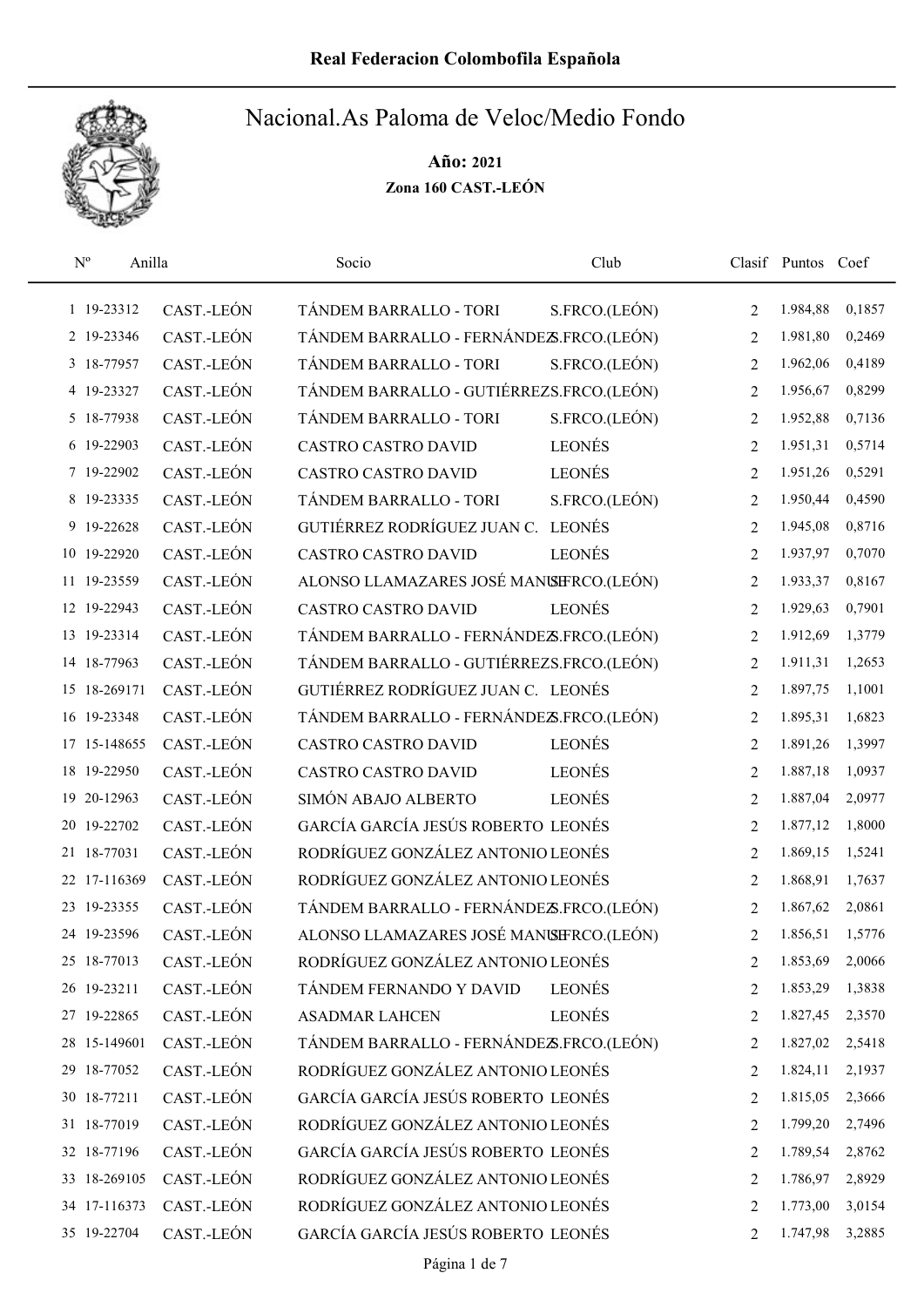

| $\mathrm{N}^{\rm o}$<br>Anilla |            | Socio                                    | Club          |                | Clasif Puntos Coef |        |
|--------------------------------|------------|------------------------------------------|---------------|----------------|--------------------|--------|
| 36 19-22889                    | CAST.-LEÓN | <b>ASADMAR LAHCEN</b>                    | LEONÉS        | $\overline{2}$ | 1.725,82           | 3,1652 |
| 37 19-22982                    | CAST.-LEÓN | GONZÁLEZ LLORENTE GENARO                 | <b>LEONÉS</b> | $\overline{2}$ | 1.710,68           | 3,1154 |
| 38 19-22884                    | CAST.-LEÓN | <b>ASADMAR LAHCEN</b>                    | LEONÉS        | $\overline{2}$ | 1.681,13           | 2,7878 |
| 39 19-3884                     | CAST.-LEÓN | <b>GONZÁLEZ LLORENTE GENARO</b>          | <b>LEONÉS</b> | 2              | 1.680,90           | 3,2701 |
| 20-12942<br>40                 | CAST.-LEÓN | SIMÓN ABAJO ALBERTO                      | <b>LEONÉS</b> | $\overline{2}$ | 1.671,89           | 4,1792 |
| 41 19-22994                    | CAST.-LEÓN | GONZÁLEZ LLORENTE GENARO                 | <b>LEONÉS</b> | 2              | 1.643,38           | 3,6572 |
| 42 18-77002                    | CAST.-LEÓN | RODRÍGUEZ GONZÁLEZ ANTONIO LEONÉS        |               | $\overline{2}$ | 1.629,00           | 3,4903 |
| 43 18-269120                   | CAST.-LEÓN | RODRÍGUEZ GONZÁLEZ ANTONIO LEONÉS        |               | $\overline{2}$ | 1.587,05           | 3,4487 |
| 44 19-22935                    | CAST.-LEÓN | <b>CASTRO CASTRO DAVID</b>               | <b>LEONÉS</b> | $\overline{2}$ | 1.582,65           | 1,9448 |
| 45 20-12947                    | CAST.-LEÓN | SIMÓN ABAJO ALBERTO                      | <b>LEONÉS</b> | $\overline{2}$ | 1.531,66           | 3,5204 |
| 46 19-3885                     | CAST.-LEÓN | GONZÁLEZ LLORENTE GENARO                 | <b>LEONÉS</b> | $\overline{2}$ | 1.508,56           | 3,2855 |
| 47 19-22869                    | CAST.-LEÓN | <b>ASADMAR LAHCEN</b>                    | <b>LEONÉS</b> | $\overline{2}$ | 1.495,80           | 2,9757 |
| 48 14-111537                   | CAST.-LEÓN | TÁNDEM BARRALLO - FERNÁNDEZS.FRCO.(LEÓN) |               | 2              | 1.446,50           | 3,7917 |
| 49 19-22900                    | CAST.-LEÓN | GONZÁLEZ LLORENTE GENARO                 | <b>LEONÉS</b> | $\overline{2}$ | 1.349,09           | 4,1152 |
| 50 18-77199                    | CAST.-LEÓN | GARCÍA GARCÍA JESÚS ROBERTO LEONÉS       |               | $\overline{2}$ | 1.290,28           | 3,9436 |
| 51 18-77631                    | CAST.-LEÓN | SIMÓN ABAJO ALBERTO                      | <b>LEONÉS</b> | $\overline{2}$ | 1.236,36           | 4,9956 |
| 52 20-295544                   | CAST.-LEÓN | GONZÁLEZ LLORENTE GENARO                 | <b>LEONÉS</b> | $\overline{2}$ | 1.170,06           | 4,2779 |
| 53 19-23315                    | CAST.-LEÓN | TÁNDEM BARRALLO - GUTIÉRREZS.FRCO.(LEÓN) |               | $\overline{2}$ | 1.133,65           | 3,8475 |
| 54 19-22986                    | CAST.-LEÓN | GONZÁLEZ LLORENTE GENARO                 | <b>LEONÉS</b> | $\overline{2}$ | 906,23             | 4,7173 |
| 55 18-77934                    | CAST.-LEÓN | TÁNDEM BARRALLO - TORI                   | S.FRCO.(LEÓN) | $\mathbf{1}$   | 990,09             | 0,0589 |
| 56 18-77572                    | CAST.-LEÓN | GUTIÉRREZ RODRÍGUEZ JUAN C. LEONÉS       |               | $\mathbf{1}$   | 989,82             | 0,1373 |
| 57 20-13238                    | CAST.-LEÓN | TÁNDEM FERNANDO Y DAVID                  | <b>LEONÉS</b> | $\mathbf{1}$   | 989,24             | 0,1561 |
| 58 19-23569                    | CAST.-LEÓN | ALONSO LLAMAZARES JOSÉ MANISERCO.(LEÓN)  |               | 1              | 982,97             | 0,1493 |
| 59 18-77961                    | CAST.-LEÓN | TÁNDEM BARRALLO - TORI                   | S.FRCO.(LEÓN) | 1              | 981,63             | 0,1766 |
| 60 19-22645                    | CAST.-LEÓN | GUTIÉRREZ RODRÍGUEZ JUAN C. LEONÉS       |               | 1              | 980,97             | 0,1951 |
| 61 19-22631                    | CAST.-LEÓN | GUTIÉRREZ RODRÍGUEZ JUAN C. LEONÉS       |               | 1              | 980,48             | 0,2129 |
| 62 19-22609                    | CAST.-LEÓN | GUTIÉRREZ RODRÍGUEZ JUAN C. LEONÉS       |               | 1              | 980,43             | 0,2306 |
| 63 19-23291                    | CAST.-LEÓN | TÁNDEM FERNANDO Y DAVID                  | <b>LEONÉS</b> | $\mathbf{1}$   | 979,12             | 0,2472 |
| 64 20-14031                    | CAST.-LEÓN | TÁNDEM BARRALLO - GUTIÉRREZS.FRCO.(LEÓN) |               | $\mathbf{1}$   | 973,80             | 0,1971 |
| 65 18-81879                    | CAST.-LEÓN | <b>CASTRO CASTRO DAVID</b>               | <b>LEONÉS</b> | $\mathbf{1}$   | 972,65             | 0,2803 |
| 66 20-12771                    | CAST.-LEÓN | <b>CASTRO CASTRO DAVID</b>               | <b>LEONÉS</b> | $\mathbf{1}$   | 970,34             | 0,2125 |
| 67 20-12805                    | CAST.-LEÓN | <b>CASTRO CASTRO DAVID</b>               | LEONÉS        | $\mathbf{1}$   | 968,01             | 0,2897 |
| 68 20-13235                    | CAST.-LEÓN | TÁNDEM FERNANDO Y DAVID                  | <b>LEONÉS</b> | $\mathbf{1}$   | 967,98             | 0,3121 |
| 69 20-13258                    | CAST.-LEÓN | TÁNDEM FERNANDO Y DAVID                  | <b>LEONÉS</b> | $\mathbf{1}$   | 967,98             | 0,3317 |
| 70 20-13227                    | CAST.-LEÓN | TÁNDEM FERNANDO Y DAVID                  | LEONÉS        | 1              | 967,74             | 0,3512 |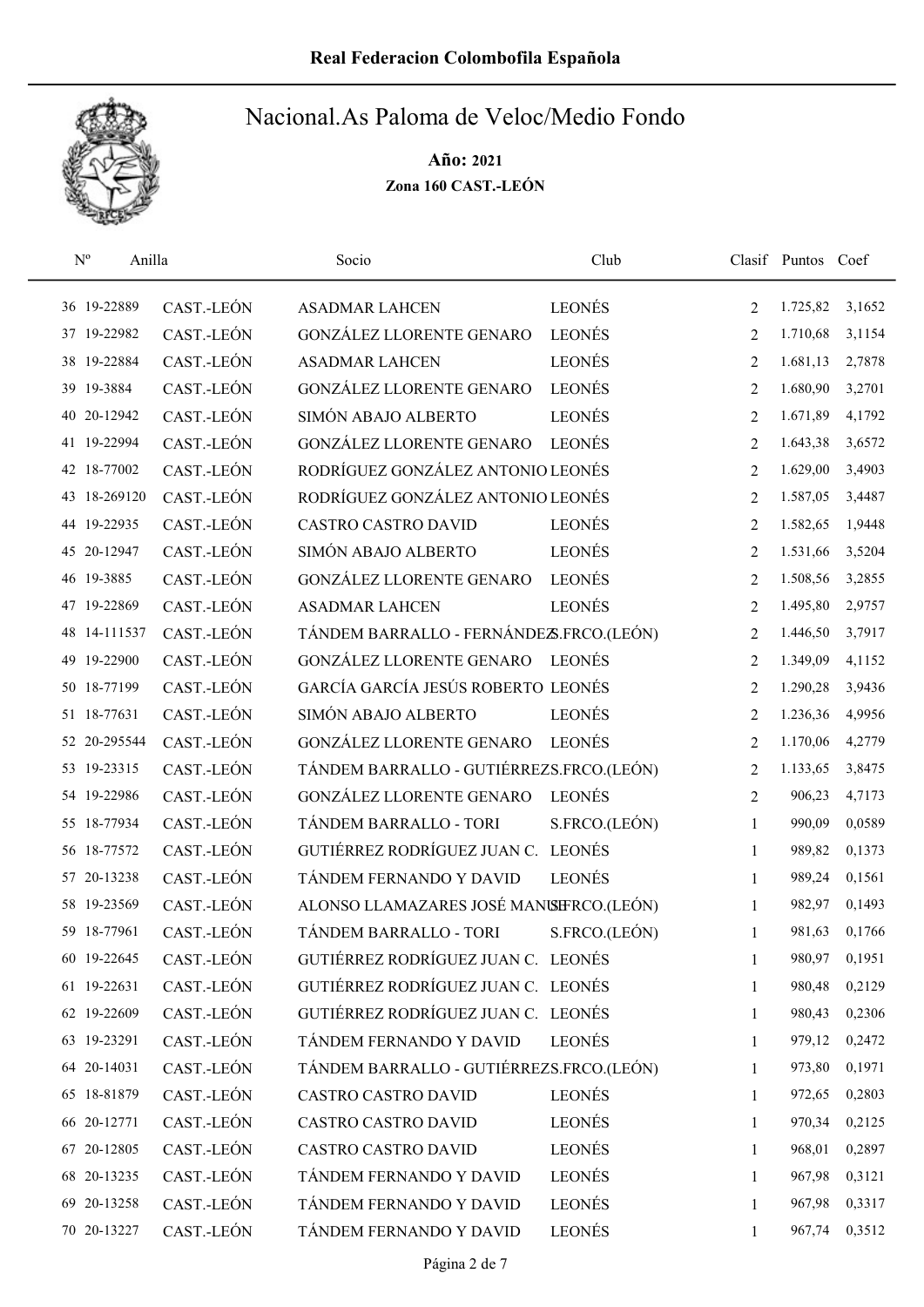

| $\mathbf{N}^{\mathrm{o}}$<br>Anilla |            | Socio                                    | Club          |              | Clasif Puntos Coef |        |
|-------------------------------------|------------|------------------------------------------|---------------|--------------|--------------------|--------|
| 71 18-77620                         | CAST.-LEÓN | SAHELICES GUTIÉRREZ RICARDO LEONÉS       |               | $\mathbf{1}$ | 966,93             | 0,3930 |
| 72 19-23154                         | CAST.-LEÓN | SAHELICES GUTIÉRREZ RICARDO LEONÉS       |               | 1            | 966,76             | 0,4127 |
| 73 18-77983                         | CAST.-LEÓN | TÁNDEM BARRALLO - TORI                   | S.FRCO.(LEÓN) | $\mathbf{1}$ | 964,62             | 0,3728 |
| 74 16-125825                        | CAST.-LEÓN | TÁNDEM BARRALLO - TORI                   | S.FRCO.(LEÓN) | $\mathbf{1}$ | 963,72             | 0,4317 |
| 75 20-13768                         | CAST.-LEÓN | ALONSO LLAMAZARES JOSÉ MANISERCO.(LEÓN)  |               | $\mathbf{1}$ | 963,67             | 0,5411 |
| 76 19-23329                         | CAST.-LEÓN | TÁNDEM BARRALLO - TORI                   | S.FRCO.(LEÓN) | $\mathbf{1}$ | 963,57             | 0,4513 |
| 77 20-13802                         | CAST.-LEÓN | ALONSO LLAMAZARES JOSÉ MANISERCO.(LEÓN)  |               | $\mathbf{1}$ | 963,48             | 0,5619 |
| 78 19-22931                         | CAST.-LEÓN | GUTIÉRREZ RODRÍGUEZ JUAN C. LEONÉS       |               | $\mathbf{1}$ | 963,23             | 0,5493 |
| 79 20-13896                         | CAST.-LEÓN | TÁNDEM BARRALLO - FERNÁNDEZS.FRCO.(LEÓN) |               | 1            | 962,25             | 0,6789 |
| 80 19-23570                         | CAST.-LEÓN | ALONSO LLAMAZARES JOSÉ MANISERCO.(LEÓN)  |               | $\mathbf{1}$ | 962,08             | 0,4479 |
| 81 18-77136                         | CAST.-LEÓN | ALONSO LLAMAZARES JOSÉ MANISIFRCO.(LEÓN) |               | 1            | 962,03             | 0,4665 |
| 82 18-77086                         | CAST.-LEÓN | ALONSO LLAMAZARES JOSÉ MANISIFRCO.(LEÓN) |               | $\mathbf{1}$ | 961,19             | 0,6660 |
| 83 19-23257                         | CAST.-LEÓN | TÁNDEM FERNANDO Y DAVID                  | <b>LEONÉS</b> | $\mathbf{1}$ | 960,63             | 0,6438 |
| 84 18-77618                         | CAST.-LEÓN | SAHELICES GUTIÉRREZ RICARDO LEONÉS       |               | $\mathbf{1}$ | 958,50             | 0,6681 |
| 85 20-12862                         | CAST.-LEÓN | SAHELICES GUTIÉRREZ RICARDO LEONÉS       |               | $\mathbf{1}$ | 957,80             | 0,6878 |
| 86 17-115712                        | CAST.-LEÓN | TÁNDEM BARRALLO - TORI                   | S.FRCO.(LEÓN) | $\mathbf{1}$ | 957,58             | 0,7884 |
| 87 19-22681                         | CAST.-LEÓN | GUTIÉRREZ RODRÍGUEZ JUAN C. LEONÉS       |               | $\mathbf{1}$ | 954,99             | 0,7848 |
| 88 19-23313                         | CAST.-LEÓN | TÁNDEM BARRALLO - TORI                   | S.FRCO.(LEÓN) | $\mathbf{1}$ | 950,88             | 0,5690 |
| 89 19-23543                         | CAST.-LEÓN | ALONSO LLAMAZARES JOSÉ MANISERCO.(LEÓN)  |               | $\mathbf{1}$ | 949,70             | 0,8949 |
| 90 20-14002                         | CAST.-LEÓN | TÁNDEM BARRALLO - GUTIÉRREZS.FRCO.(LEÓN) |               | $\mathbf{1}$ | 948,81             | 0,9636 |
| 91 19-23374                         | CAST.-LEÓN | <b>CASTRO CASTRO DAVID</b>               | <b>LEONÉS</b> | $\mathbf{1}$ | 948,68             | 0,5255 |
| 92 20-12761                         | CAST.-LEÓN | <b>CASTRO CASTRO DAVID</b>               | <b>LEONÉS</b> | 1            | 946,44             | 0,8885 |
| 93 19-23272                         | CAST.-LEÓN | TÁNDEM FERNANDO Y DAVID                  | LEONÉS        | 1            | 944,85             | 0,9169 |
| 94 20-13223                         | CAST.-LEÓN | TÁNDEM FERNANDO Y DAVID                  | <b>LEONÉS</b> | 1            | 943,96             | 0,9559 |
| 95 19-23592                         | CAST.-LEÓN | ALONSO LLAMAZARES JOSÉ MANUSFRCO.(LEÓN)  |               | 1            | 942,25             | 0,5972 |
| 96 19-23541                         | CAST.-LEÓN | ALONSO LLAMAZARES JOSÉ MANISIFRCO.(LEÓN) |               | 1            | 941,87             | 0,6158 |
| 97 16-125228                        | CAST.-LEÓN | <b>ASADMAR LAHCEN</b>                    | <b>LEONÉS</b> | 1            | 941,77             | 0,6057 |
| 98 17-116249                        | CAST.-LEÓN | TANDEM RAMOS - LEO                       | LEONÉS        | 1            | 941,34             | 1,1051 |
| 99 18-77454                         | CAST.-LEÓN | <b>TANDEM RAMOS - LEO</b>                | <b>LEONÉS</b> | 1            | 940,23             | 0,6602 |
| 100 18-77106                        | CAST.-LEÓN | ALONSO LLAMAZARES JOSÉ MANISERCO.(LEÓN)  |               | $\mathbf{1}$ | 936,72             | 1,1238 |
| 101 19-22803                        | CAST.-LEÓN | TANDEM RAMOS - LEO                       | <b>LEONÉS</b> | 1            | 934,42             | 1,1689 |
| 102 18-77090                        | CAST.-LEÓN | ALONSO LLAMAZARES JOSÉ MANISIFRCO.(LEÓN) |               | $\mathbf{1}$ | 933,55             | 0,7278 |
| 103 19-23322                        | CAST.-LEÓN | TÁNDEM BARRALLO - TORI                   | S.FRCO.(LEÓN) | 1            | 933,53             | 1,2264 |
| 104 19-23187                        | CAST.-LEÓN | TÁNDEM FERNANDO Y DAVID                  | <b>LEONÉS</b> | 1            | 931,17             | 0,7064 |
| 105 19-22374                        | CAST.-LEÓN | <b>ASADMAR LAHCEN</b>                    | LEONÉS        | 1            | 930,53             | 0,7482 |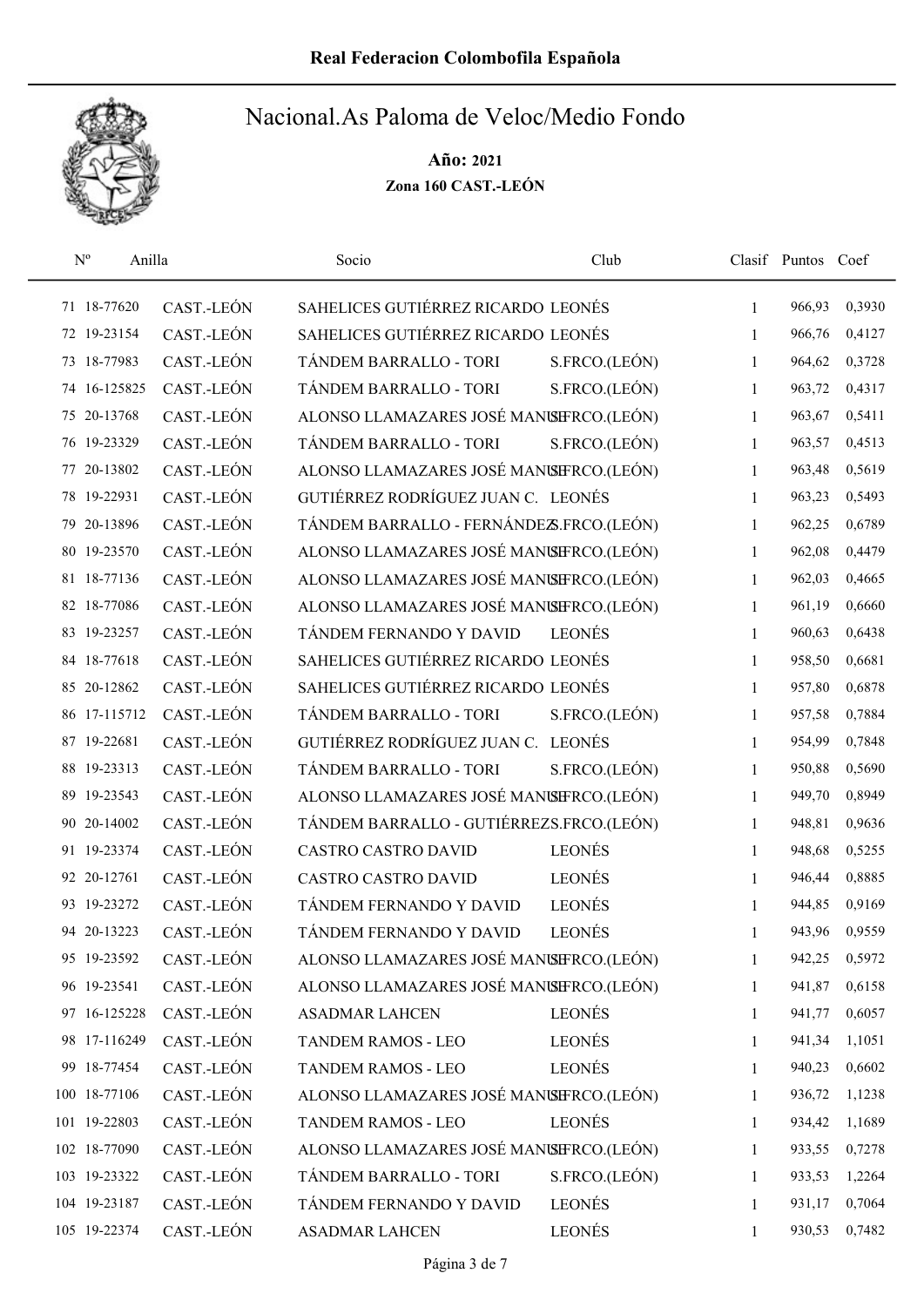

| $N^{o}$<br>Anilla |            | Socio                                    | Club          |              | Clasif Puntos Coef |        |
|-------------------|------------|------------------------------------------|---------------|--------------|--------------------|--------|
| 106 20-14001      | CAST.-LEÓN | TÁNDEM BARRALLO - FERNÁNDEZS.FRCO.(LEÓN) |               | $\mathbf{1}$ | 930,35             | 1,2921 |
| 107 18-77903      | CAST.-LEÓN | TÁNDEM BARRALLO - GUTIÉRREZS.FRCO.(LEÓN) |               | 1            | 929,92             | 1,3140 |
| 108 18-77598      | CAST.-LEÓN | SAHELICES GUTIÉRREZ RICARDO LEONÉS       |               | 1            | 929,70             | 0,7668 |
| 109 18-77125      | CAST.-LEÓN | ALONSO LLAMAZARES JOSÉ MANISIFRCO.(LEÓN) |               | $\mathbf{1}$ | 929,61             | 1,2903 |
| 110 20-12982      | CAST.-LEÓN | SIMÓN ABAJO ALBERTO                      | <b>LEONÉS</b> | $\mathbf{1}$ | 927,80             | 1,5122 |
| 111 18-77463      | CAST.-LEÓN | <b>TANDEM RAMOS - LEO</b>                | <b>LEONÉS</b> | $\mathbf{1}$ | 922,93             | 1,4026 |
| 112 19-22807      | CAST.-LEÓN | <b>TANDEM RAMOS - LEO</b>                | <b>LEONÉS</b> | $\mathbf{1}$ | 922,75             | 1,4239 |
| 113 20-13790      | CAST.-LEÓN | ALONSO LLAMAZARES JOSÉ MANISIFRCO.(LEÓN) |               | $\mathbf{1}$ | 922,44             | 1,4152 |
| 114 18-77906      | CAST.-LEÓN | TÁNDEM BARRALLO - TORI                   | S.FRCO.(LEÓN) | 1            | 921,95             | 1,5110 |
| 115 18-77767      | CAST.-LEÓN | CASADO ALONSO MIGUEL ÁNGEL LEONÉS        |               | $\mathbf{1}$ | 920,71             | 0,8647 |
| 116 18-77899      | CAST.-LEÓN | TÁNDEM FERNANDO Y DAVID                  | <b>LEONÉS</b> | 1            | 917,48             | 0,8477 |
| 117 19-22726      | CAST.-LEÓN | GARCÍA GARCÍA JESÚS ROBERTO LEONÉS       |               | $\mathbf{1}$ | 915,82             | 1,5424 |
| 118 10-166189     | CAST.-LEÓN | TÁNDEM FERNANDO Y DAVID                  | <b>LEONÉS</b> | 1            | 913,60             | 0,8830 |
| 119 17-115669     | CAST.-LEÓN | TÁNDEM BARRALLO - TORI                   | S.FRCO.(LEÓN) | 1            | 913,00             | 1,6424 |
| 120 20-12946      | CAST.-LEÓN | SIMÓN ABAJO ALBERTO                      | <b>LEONÉS</b> | $\mathbf{1}$ | 912,49             | 1,7957 |
| 121 08-268744     | CAST.-LEÓN | TÁNDEM FERNANDO Y DAVID                  | <b>LEONÉS</b> | $\mathbf{1}$ | 911,56             | 1,5022 |
| 122 19-23582      | CAST.-LEÓN | ALONSO LLAMAZARES JOSÉ MANISIFRCO.(LEÓN) |               | $\mathbf{1}$ | 909,28             | 0,9891 |
| 123 20-12967      | CAST.-LEÓN | SIMÓN ABAJO ALBERTO                      | <b>LEONÉS</b> | $\mathbf{1}$ | 906,89             | 1,8666 |
| 124 17-116114     | CAST.-LEÓN | GARCÍA GARCÍA JESÚS ROBERTO LEONÉS       |               | $\mathbf{1}$ | 900,90             | 1,0707 |
| 125 17-116098     | CAST.-LEÓN | <b>ASADMAR LAHCEN</b>                    | <b>LEONÉS</b> | $\mathbf{1}$ | 900,56             | 1,6270 |
| 126 18-77577      | CAST.-LEÓN | GUTIÉRREZ RODRÍGUEZ JUAN C. LEONÉS       |               | 1            | 895,64             | 1,0466 |
| 127 19-22815      | CAST.-LEÓN | <b>TANDEM RAMOS - LEO</b>                | LEONÉS        | 1            | 888,79             | 1,1506 |
| 128 18-77499      | CAST.-LEÓN | <b>TANDEM RAMOS - LEO</b>                | <b>LEONÉS</b> | $\mathbf{1}$ | 888,32             | 1,1695 |
| 129 19-23219      | CAST.-LEÓN | TÁNDEM FERNANDO Y DAVID                  | LEONÉS        | 1            | 884,94             | 1,1126 |
| 130 17-116137     | CAST.-LEÓN | GARCÍA GARCÍA JESÚS ROBERTO LEONÉS       |               | 1            | 878,35             | 1,8852 |
| 131 17-116700     | CAST.-LEÓN | CASADO ALONSO MIGUEL ÁNGEL LEONÉS        |               | 1            | 878,19             | 1,8712 |
| 132 19-23127      | CAST.-LEÓN | <b>ASADMAR LAHCEN</b>                    | <b>LEONÉS</b> | $\mathbf{1}$ | 877,73             | 1,1936 |
| 133 17-116310     | CAST.-LEÓN | GUTIÉRREZ RODRÍGUEZ JUAN C. LEONÉS       |               | $\mathbf{1}$ | 876,47             | 1,2062 |
| 134 19-22813      | CAST.-LEÓN | <b>TANDEM RAMOS - LEO</b>                | <b>LEONÉS</b> | $\mathbf{1}$ | 876,17             | 1,9127 |
| 135 18-77469      | CAST.-LEÓN | TANDEM RAMOS - LEO                       | LEONÉS        | $\mathbf{1}$ | 876,07             | 1,9340 |
| 136 18-77475      | CAST.-LEÓN | <b>TANDEM RAMOS - LEO</b>                | <b>LEONÉS</b> | $\mathbf{1}$ | 872,74             | 1,3015 |
| 137 18-77461      | CAST.-LEÓN | <b>TANDEM RAMOS - LEO</b>                | LEONÉS        | 1            | 868,78             | 1,9765 |
| 138 20-13110      | CAST.-LEÓN | GONZÁLEZ LLORENTE GENARO                 | LEONÉS        | $\mathbf{1}$ | 868,14             | 1,8651 |
| 139 19-23295      | CAST.-LEÓN | TÁNDEM FERNANDO Y DAVID                  | <b>LEONÉS</b> | 1            | 867,83             | 1,3068 |
| 140 16-124755     | CAST.-LEÓN | TANDEM RAMOS - LEO                       | LEONÉS        | $\mathbf{1}$ | 867,44             | 2,0190 |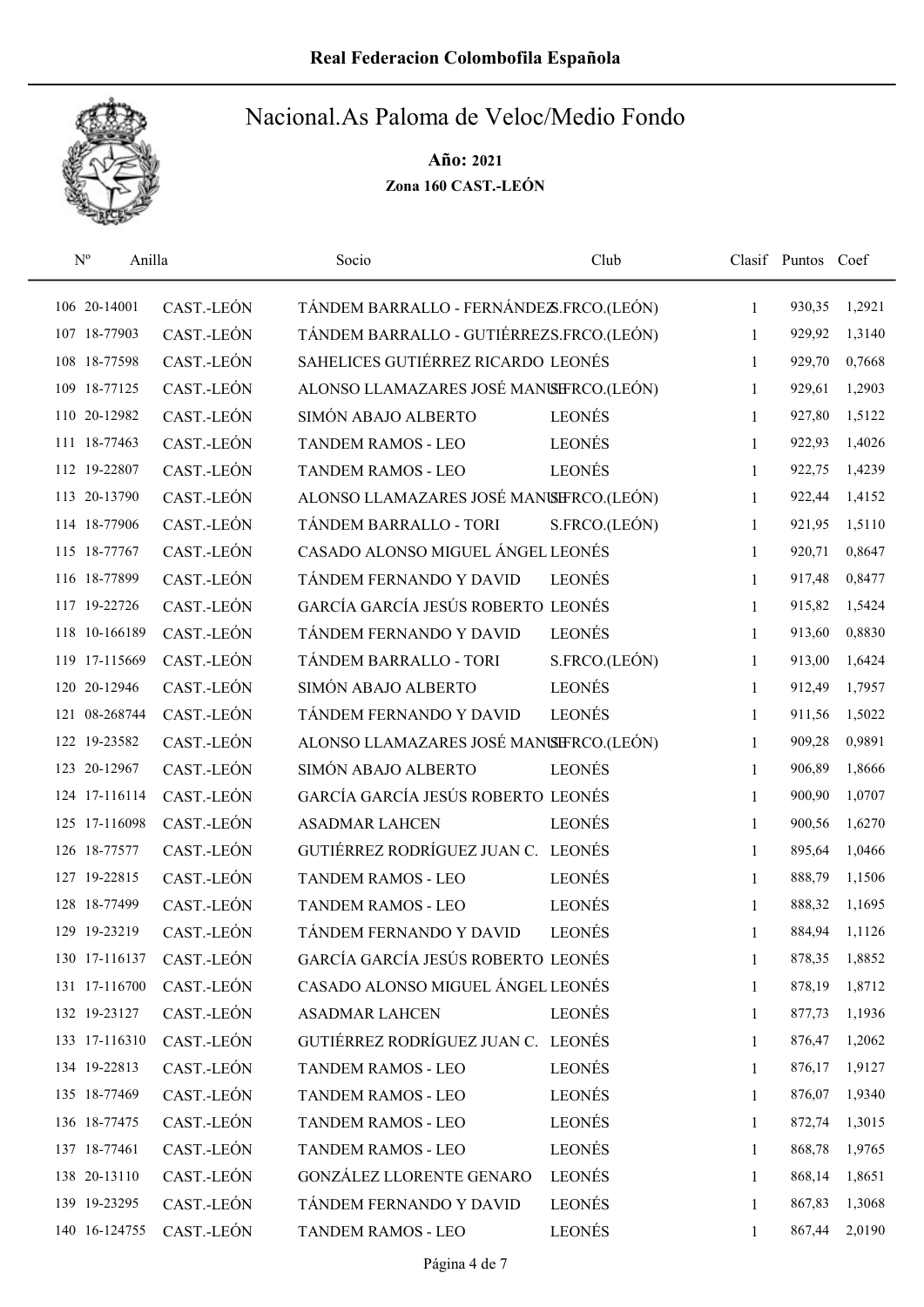

| $N^{o}$<br>Anilla |            | Socio                                    | Club          |              | Clasif Puntos Coef |        |
|-------------------|------------|------------------------------------------|---------------|--------------|--------------------|--------|
| 141 18-77224      | CAST.-LEÓN | GARCÍA GARCÍA JESÚS ROBERTO LEONÉS       |               | $\mathbf{1}$ | 865,56             | 1,4339 |
| 142 19-23106      | CAST.-LEÓN | CASADO ALONSO MIGUEL ÁNGEL LEONÉS        |               | 1            | 864,68             | 2,0184 |
| 143 17-111944     | CAST.-LEÓN | CASADO ALONSO MIGUEL ÁNGEL LEONÉS        |               | 1            | 864,48             | 2,0394 |
| 144 17-116302     | CAST.-LEÓN | GUTIÉRREZ RODRÍGUEZ JUAN C. LEONÉS       |               | 1            | 859,24             | 1,3482 |
| 145 19-23267      | CAST.-LEÓN | TÁNDEM FERNANDO Y DAVID                  | <b>LEONÉS</b> | $\mathbf{1}$ | 857,57             | 1,3598 |
| 146 19-23358      | CAST.-LEÓN | TÁNDEM BARRALLO - TORI                   | S.FRCO.(LEÓN) | 1            | 851,97             | 2,1461 |
| 147 20-12956      | CAST.-LEÓN | SIMÓN ABAJO ALBERTO                      | <b>LEONÉS</b> | $\mathbf{1}$ | 850,78             | 2,3392 |
| 148 19-22892      | CAST.-LEÓN | <b>ASADMAR LAHCEN</b>                    | <b>LEONÉS</b> | $\mathbf{1}$ | 850,57             | 1,3896 |
| 149 20-12953      | CAST.-LEÓN | SIMÓN ABAJO ALBERTO                      | <b>LEONÉS</b> | 1            | 846,90             | 2,3628 |
| 150 18-77188      | CAST.-LEÓN | GARCÍA GARCÍA JESÚS ROBERTO LEONÉS       |               | $\mathbf{1}$ | 846,05             | 2,1637 |
| 151 20-12980      | CAST.-LEÓN | SIMÓN ABAJO ALBERTO                      | <b>LEONÉS</b> | 1            | 843,95             | 1,6798 |
| 152 15-148925     | CAST.-LEÓN | <b>TANDEM RAMOS - LEO</b>                | <b>LEONÉS</b> | $\mathbf{1}$ | 842,58             | 1,5279 |
| 153 19-23345      | CAST.-LEÓN | TÁNDEM BARRALLO - GUTIÉRREZS.FRCO.(LEÓN) |               | 1            | 837,89             | 2,2337 |
| 154 20-12877      | CAST.-LEÓN | SAHELICES GUTIÉRREZ RICARDO LEONÉS       |               | $\mathbf{1}$ | 837,33             | 2,0240 |
| 155 20-13199      | CAST.-LEÓN | <b>ASADMAR LAHCEN</b>                    | <b>LEONÉS</b> | $\mathbf{1}$ | 836,80             | 2,0635 |
| 156 19-23137      | CAST.-LEÓN | CASADO ALONSO MIGUEL ÁNGEL LEONÉS        |               | 1            | 836,09             | 2,2076 |
| 157 19-23279      | CAST.-LEÓN | TÁNDEM FERNANDO Y DAVID                  | <b>LEONÉS</b> | 1            | 831,29             | 1,4481 |
| 158 17-116734     | CAST.-LEÓN | CASADO ALONSO MIGUEL ÁNGEL LEONÉS        |               | 1            | 829,43             | 2,2286 |
| 159 20-13196      | CAST.-LEÓN | <b>ASADMAR LAHCEN</b>                    | <b>LEONÉS</b> | $\mathbf{1}$ | 826,60             | 2,1230 |
| 160 19-23133      | CAST.-LEÓN | CASADO ALONSO MIGUEL ÁNGEL LEONÉS        |               | 1            | 824,80             | 2,2917 |
| 161 19-22745      | CAST.-LEÓN | SAHELICES GUTIÉRREZ RICARDO LEONÉS       |               | 1            | 823,43             | 2,1615 |
| 162 19-23107      | CAST.-LEÓN | CASADO ALONSO MIGUEL ÁNGEL LEONÉS        |               | 1            | 818,69             | 1,5791 |
| 163 20-12851      | CAST.-LEÓN | SAHELICES GUTIÉRREZ RICARDO LEONÉS       |               | 1            | 817,56             | 2,1812 |
| 164 18-77205      | CAST.-LEÓN | GARCÍA GARCÍA JESÚS ROBERTO LEONÉS       |               | $\mathbf{1}$ | 813,75             | 1,6442 |
| 165 18-77617      | CAST.-LEÓN | SAHELICES GUTIÉRREZ RICARDO LEONÉS       |               | $\mathbf{1}$ | 810,31             | 1,5514 |
| 166 19-22843      | CAST.-LEÓN | SAHELICES GUTIÉRREZ RICARDO LEONÉS       |               | 1            | 799,86             | 1,5871 |
| 167 17-116169     | CAST.-LEÓN | GARCÍA GARCÍA JESÚS ROBERTO LEONÉS       |               | $\mathbf{1}$ | 797,65             | 2,4208 |
| 168 19-23171      | CAST.-LEÓN | SAHELICES GUTIÉRREZ RICARDO LEONÉS       |               | $\mathbf{1}$ | 783,51             | 2,2401 |
| 169 19-22835      | CAST.-LEÓN | TANDEM RAMOS - LEO                       | <b>LEONÉS</b> | $\mathbf{1}$ | 773,60             | 1,7165 |
| 170 19-23110      | CAST.-LEÓN | CASADO ALONSO MIGUEL ÁNGEL LEONÉS        |               | 1            | 736,53             | 2,4178 |
| 171 20-13532      | CAST.-LEÓN | TÁNDEM FERNANDO Y DAVID                  | <b>LEONÉS</b> | $\mathbf{1}$ | 700,91             | 2,2825 |
| 172 19-22710      | CAST.-LEÓN | GARCÍA GARCÍA JESÚS ROBERTO LEONÉS       |               | 1            | 677,18             | 2,5279 |
| 173 18-77581      | CAST.-LEÓN | SAHELICES GUTIÉRREZ RICARDO LEONÉS       |               | 1            | 656,03             | 1,7297 |
| 174 19-22471      | CAST.-LEÓN | RODRÍGUEZ GONZÁLEZ ANTONIO LEONÉS        |               | 1            | 651,97             | 1,8227 |
| 175 19-2358       | CAST.-LEÓN | ALONSO LLAMAZARES JOSÉ MANISERCO.(LEÓN)  |               | 1            | 646,08             | 2,4766 |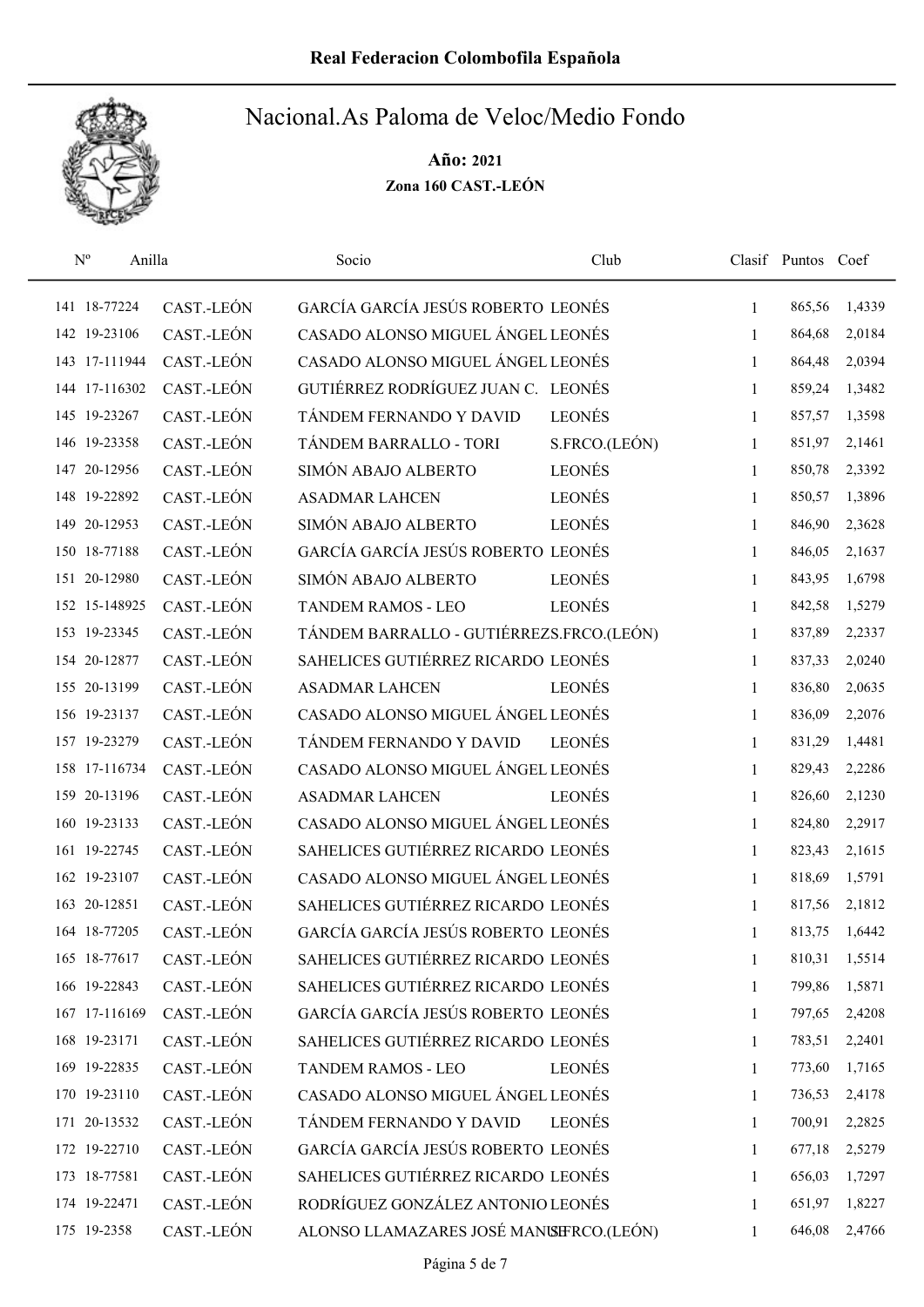

| $N^{o}$<br>Anilla |            | Socio                                    | Club          |              | Clasif Puntos Coef |        |
|-------------------|------------|------------------------------------------|---------------|--------------|--------------------|--------|
| 176 20-13083      | CAST.-LEÓN | GONZÁLEZ LLORENTE GENARO                 | LEONÉS        | $\mathbf{1}$ | 637,16             | 2,3810 |
| 177 19-23167      | CAST.-LEÓN | SAHELICES GUTIÉRREZ RICARDO LEONÉS       |               | 1            | 637,14             | 1,7654 |
| 178 17-116339     | CAST.-LEÓN | RODRÍGUEZ GONZÁLEZ ANTONIO LEONÉS        |               | 1            | 626,26             | 2,5156 |
| 179 19-23111      | CAST.-LEÓN | CASADO ALONSO MIGUEL ÁNGEL LEONÉS        |               | 1            | 625,40             | 2,5650 |
| 180 19-22979      | CAST.-LEÓN | GONZÁLEZ LLORENTE GENARO                 | LEONÉS        | 1            | 609,04             | 1,7994 |
| 181 17-116230     | CAST.-LEÓN | TANDEM RAMOS - LEO                       | <b>LEONÉS</b> | 1            | 595,59             | 2,6353 |
| 182 19-23101      | CAST.-LEÓN | CASADO ALONSO MIGUEL ÁNGEL LEONÉS        |               | 1            | 579,37             | 1,9363 |
| 183 19-23593      | CAST.-LEÓN | ALONSO LLAMAZARES JOSÉ MANISERCO.(LEÓN)  |               | 1            | 577,03             | 1,9408 |
| 184 18-77768      | CAST.-LEÓN | CASADO ALONSO MIGUEL ÁNGEL LEONÉS        |               | 1            | 576,52             | 1,9739 |
| 185 19-22874      | CAST.-LEÓN | <b>ASADMAR LAHCEN</b>                    | <b>LEONÉS</b> | $\mathbf{1}$ | 566,59             | 1,8884 |
| 186 18-77610      | CAST.-LEÓN | SIMÓN ABAJO ALBERTO                      | <b>LEONÉS</b> | 1            | 556,35             | 2,2467 |
| 187 20-13300      | CAST.-LEÓN | <b>ASADMAR LAHCEN</b>                    | <b>LEONÉS</b> | $\mathbf{1}$ | 556,18             | 2,5000 |
| 188 20-12836      | CAST.-LEÓN | SAHELICES GUTIÉRREZ RICARDO LEONÉS       |               | 1            | 552,56             | 1,9437 |
| 189 18-77655      | CAST.-LEÓN | SAHELICES GUTIÉRREZ RICARDO LEONÉS       |               | 1            | 550,92             | 1,9615 |
| 190 19-22913      | CAST.-LEÓN | <b>CASTRO CASTRO DAVID</b>               | <b>LEONÉS</b> | 1            | 548,91             | 1,9444 |
| 191 19-22758      | CAST.-LEÓN | GARCÍA GARCÍA JESÚS ROBERTO LEONÉS       |               | $\mathbf{1}$ | 536,41             | 2,1413 |
| 192 16-124742     | CAST.-LEÓN | <b>TANDEM RAMOS - LEO</b>                | <b>LEONÉS</b> | 1            | 535,39             | 2,1315 |
| 193 18-77541      | CAST.-LEÓN | GUTIÉRREZ RODRÍGUEZ JUAN C. LEONÉS       |               | $\mathbf{1}$ | 533,49             | 2,5113 |
| 194 19-23094      | CAST.-LEÓN | CASADO ALONSO MIGUEL ÁNGEL LEONÉS        |               | 1            | 519,48             | 2,7122 |
| 195 19-23173      | CAST.-LEÓN | SAHELICES GUTIÉRREZ RICARDO LEONÉS       |               | $\mathbf{1}$ | 517,27             | 2,0507 |
| 196 19-22662      | CAST.-LEÓN | GUTIÉRREZ RODRÍGUEZ JUAN C. LEONÉS       |               | 1            | 514,18             | 2,0577 |
| 197 20-12999      | CAST.-LEÓN | SIMÓN ABAJO ALBERTO                      | <b>LEONÉS</b> | 1            | 484,28             | 2,4567 |
| 198 19-22816      | CAST.-LEÓN | TANDEM RAMOS - LEO                       | <b>LEONÉS</b> | 1            | 482,13             | 2,7840 |
| 199 16-124713     | CAST.-LEÓN | CASADO ALONSO MIGUEL ÁNGEL LEONÉS        |               | 1            | 475,84             | 2,2183 |
| 200 19-22841      | CAST.-LEÓN | SAHELICES GUTIÉRREZ RICARDO LEONÉS       |               | 1            | 469,59             | 2,1220 |
| 201 19-22987      | CAST.-LEÓN | GONZÁLEZ LLORENTE GENARO                 | LEONÉS        | 1            | 454,96             | 2,6191 |
| 202 20-13519      | CAST.-LEÓN | <b>ASADMAR LAHCEN</b>                    | <b>LEONÉS</b> | 1            | 419,89             | 2,6587 |
| 203 18-77611      | CAST.-LEÓN | SIMÓN ABAJO ALBERTO                      | LEONÉS        | $\mathbf{1}$ | 410,97             | 2,5407 |
| 204 20-12821      | CAST.-LEÓN | SAHELICES GUTIÉRREZ RICARDO LEONÉS       |               | 1            | 373,39             | 2,6725 |
| 205 19-23343      | CAST.-LEÓN | TÁNDEM BARRALLO - GUTIÉRREZS.FRCO.(LEÓN) |               | 1            | 360,58             | 3,0002 |
| 206 20-13295      | CAST.-LEÓN | <b>ASADMAR LAHCEN</b>                    | <b>LEONÉS</b> | 1            | 357,85             | 2,7381 |
| 207 18-77290      | CAST.-LEÓN | GONZÁLEZ LLORENTE GENARO                 | <b>LEONÉS</b> | 1            | 356,23             | 2,1735 |
| 208 16-125863     | CAST.-LEÓN | TÁNDEM BARRALLO - FERNÁNDEZS.FRCO.(LEÓN) |               | $\mathbf{1}$ | 342,32             | 3,0440 |
| 209 19-22970      | CAST.-LEÓN | GONZÁLEZ LLORENTE GENARO                 | <b>LEONÉS</b> | 1            | 335,93             | 2,1913 |
| 210 20-14012      | CAST.-LEÓN | TÁNDEM BARRALLO - TORI                   | S.FRCO.(LEÓN) | 1            | 330,57             | 3,0659 |